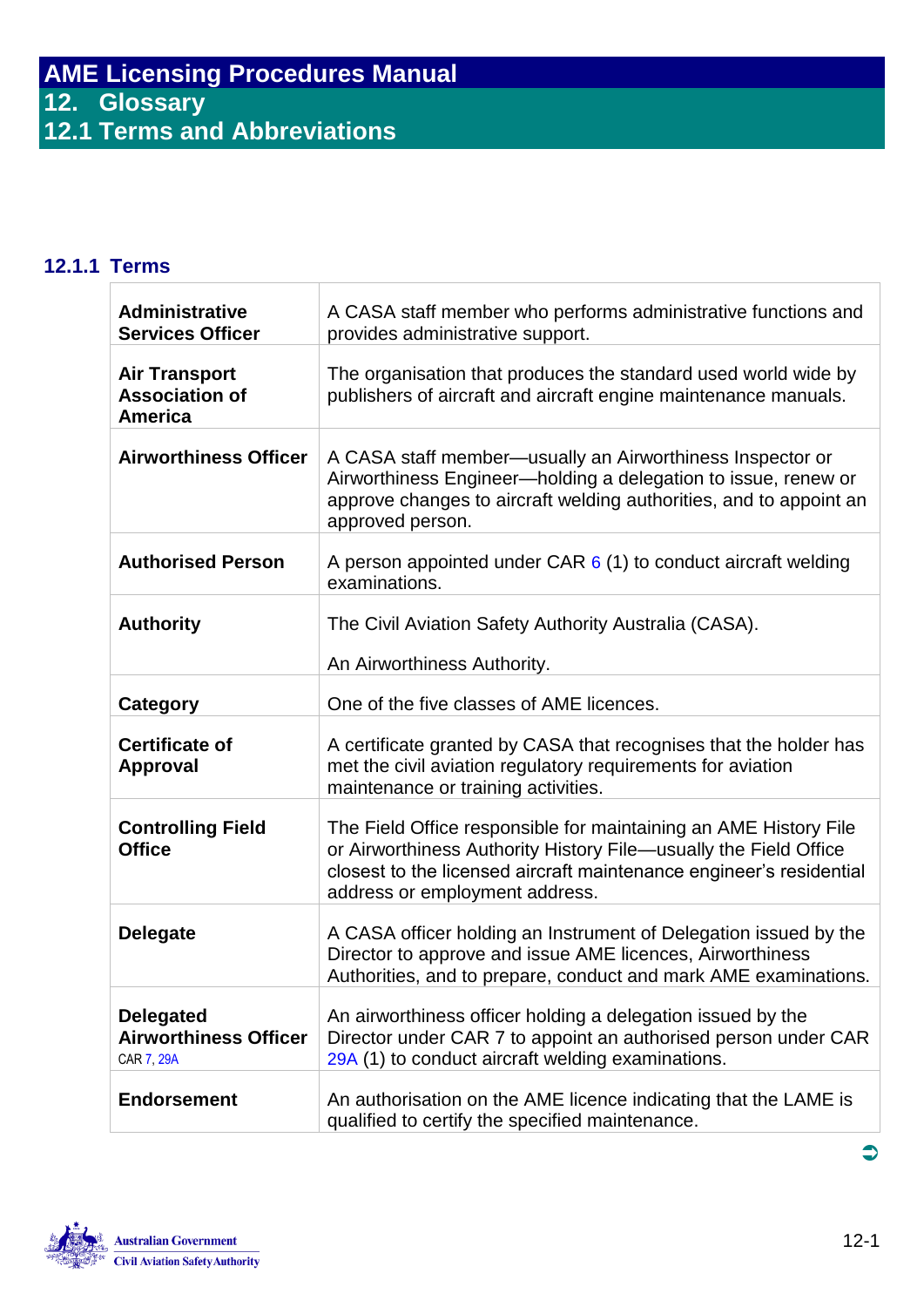**12.1 Terms and Abbreviations**

| <b>Examination</b><br><b>Centre</b>      | A CASA-approved venue, where CASA-supplied examinations<br>are conducted on behalf of CASA.                                                                                                                                                                                                            |
|------------------------------------------|--------------------------------------------------------------------------------------------------------------------------------------------------------------------------------------------------------------------------------------------------------------------------------------------------------|
| <b>Examination</b><br><b>Supervisor</b>  | The CASA staff member at Central Office with responsibility for<br>arranging AME examinations.                                                                                                                                                                                                         |
|                                          | A person approved by CASA to assist an Independent<br><b>Conducting Officer.</b>                                                                                                                                                                                                                       |
| <b>Formal Instruction</b>                | Training for an examination that takes place at a Training<br>Organisation and involving instructor-led sessions and similar<br>activities.                                                                                                                                                            |
| Independent<br><b>Conducting Officer</b> | A person approved by CASA to conduct CASA examinations.                                                                                                                                                                                                                                                |
| Instrument of<br><b>Approval</b>         | The legal mechanism used by a delegate to approve another<br>person to perform a particular function-for example, conduct<br>aircraft welding examinations—if such approval is permitted in the<br>CARs/CAOs.                                                                                          |
| Instrument of<br><b>Delegation</b>       | The legal mechanism used by the Director of CASA to transfer<br>the power to perform a specified function to a person different<br>from the person holding a specified position (ex officio) within<br>CASA.                                                                                           |
| <b>Licence</b>                           | The authorisation issued by CASA to an aircraft maintenance<br>engineer, stating that the person is qualified to certify<br>maintenance on aircraft, engines and systems.                                                                                                                              |
| Non-compliance<br><b>Notice</b>          | A notice served on a member of the aviation industry for non-<br>compliance with a Civil Aviation Regulation or Civil Aviation<br>Order.                                                                                                                                                               |
| Rating                                   | The type of aircraft, engine or system associated with a Category<br>on which the LAME is qualified to certify maintenance.                                                                                                                                                                            |
| <b>Schedule of</b><br><b>Experience</b>  | The official record or log of the maintenance work undertaken by<br>an aircraft maintenance engineer, providing evidence of sufficient<br>practical maintenance experience on a particular aircraft type or<br>group. Each entry must be countersigned by a licensed aircraft<br>maintenance engineer. |
| <b>Syllabus</b>                          | A publication specifying the topics in an examination and the<br>depth of the questions. It also lists source material for the<br>questions.                                                                                                                                                           |

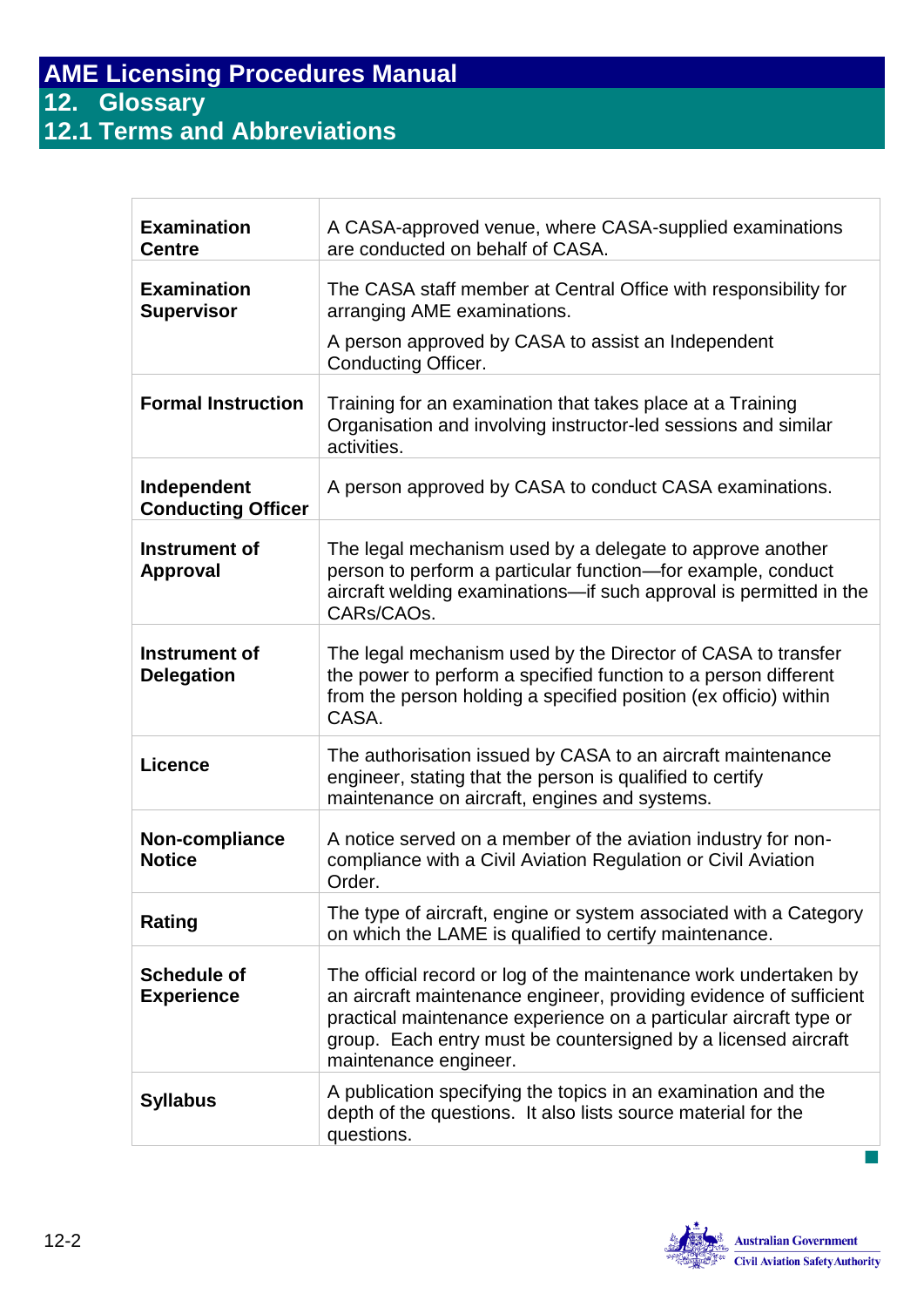## **12.1.2 Abbreviations**

| A&P<br>(Certificate) | Airframe and Power Plant Certificate issued by the USA's Federal<br><b>Aviation Authority</b> |
|----------------------|-----------------------------------------------------------------------------------------------|
| <b>AAC</b>           | <b>Airworthiness Advisory Circular</b>                                                        |
| <b>AAT</b>           | <b>Administrative Appeals Tribunal</b>                                                        |
| <b>ADF</b>           | <b>Australian Defence Force</b>                                                               |
| <b>AIP</b>           | Aeronautical Information Publication                                                          |
| <b>AIRS</b>          | <b>Aviation Industry Regulatory System</b>                                                    |
| <b>AME</b>           | Aircraft Maintenance Engineer (see also LAME)                                                 |
| <b>AOC</b>           | Air Operator's Certificate                                                                    |
| <b>ARN</b>           | <b>Aviation Reference Number</b>                                                              |
| <b>ARP</b>           | <b>Airworthiness Regulatory Proposal</b>                                                      |
| <b>ASO</b>           | <b>Administrative Service Officer</b>                                                         |
| <b>ASSP</b>          | <b>Aviation Safety Surveillance Program</b>                                                   |
| <b>ATA</b>           | Air Transport Association of America                                                          |
| <b>AWA</b>           | <b>Aircraft Welding Authority</b>                                                             |
| <b>AWI</b>           | Airworthiness Inspector                                                                       |
|                      | or<br>Airworthiness Instructions                                                              |
| <b>BITE</b>          | Built-in test equipment                                                                       |
| <b>CAA</b>           | <b>Civil Aviation Authority</b>                                                               |
| <b>CAAP</b>          | <b>Civil Aviation Advisory Publication</b>                                                    |
| CAO                  | <b>Civil Aviation Order</b>                                                                   |
| <b>CAR</b>           | <b>Civil Aviation Regulation</b>                                                              |
| <b>CASA</b>          | Civil Aviation Safety Authority Australia                                                     |
| <b>CLARC</b>         | <b>CASA Licensing and Registration Centre</b>                                                 |
| CO                   | <b>Conducting Officer</b>                                                                     |
|                      | or                                                                                            |
|                      | <b>Central Office</b>                                                                         |
| CofA                 | Certificate of Approval                                                                       |
|                      | or<br><b>Certificate of Airworthiness</b>                                                     |



 $\bullet$